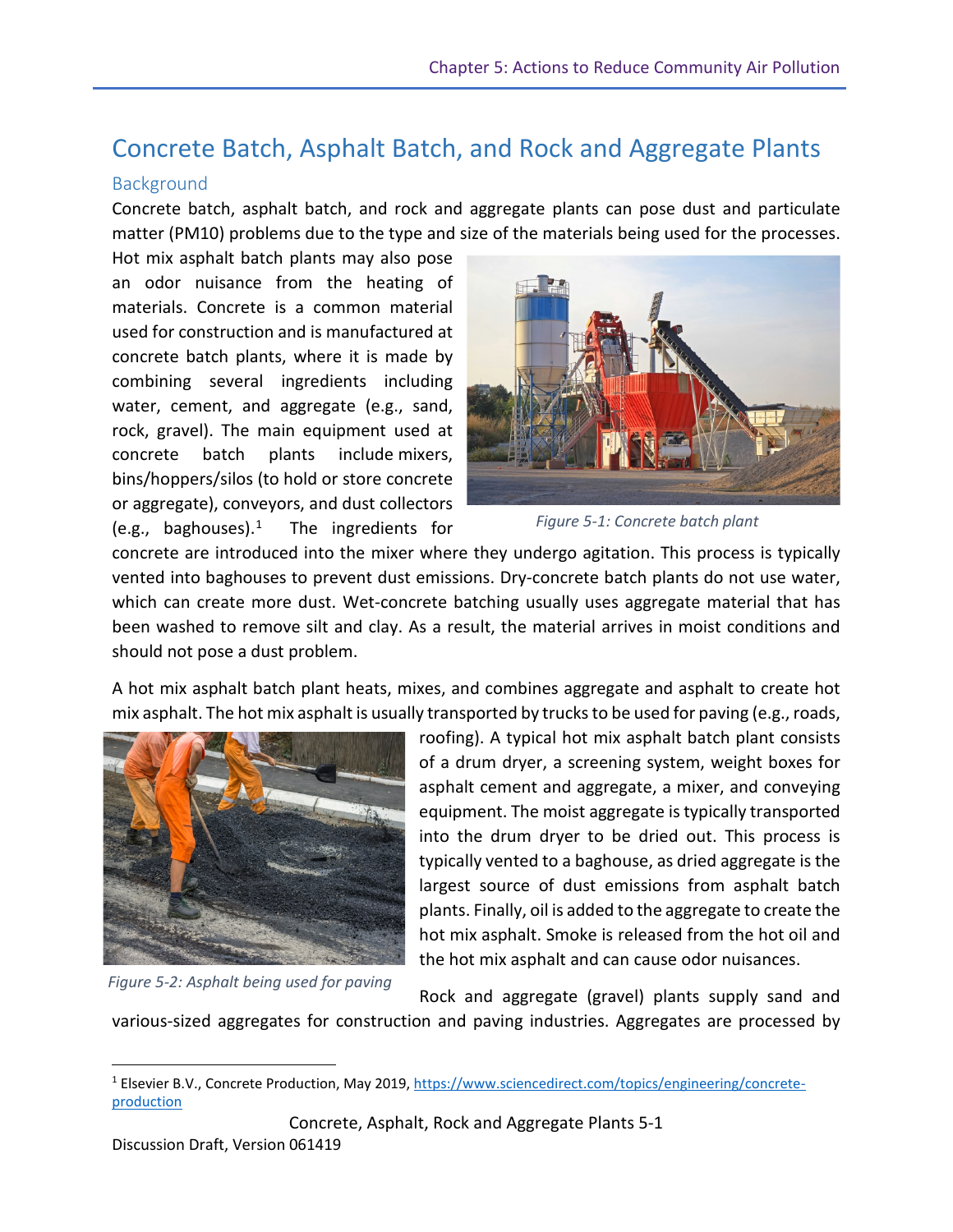

separating out various-sized pieces of gravel through different sized screens. Oversized aggregates can be crushed into smaller pieces. Dust is created as rocks are crushed and the dry surfaces are exposed, especially as the rocks are more finely crushed.

## Community Air Quality Priority – Fugitive Dust, Particulate Matter (PM10) Emissions, and Odors

The community of San Bernardino and Muscoy

identified fugitive dust, particulate matter, and odors from concrete batch, asphalt batch, and rock aggregate batch plants as an air quality concern. There are two plants within the community boundary: Robertson's Ready Mix and Vulcan Materials Company San Bernardino Portable Asphalt. Robertson's Ready Mix is a concrete batch plant. Vulcan Materials Company San Bernardino Portable Asphalt is an asphalt batch and rock and aggregate plant.

The CSC emphasized addressing fugitive dust and particulate matter emissions from batch plants within close proximity to schools (see Figure 5-4). For instance, Robertson's Ready Mix borders Arroyo Valley High School and is one half of a mile from Ramona-Alessandro Elementary School. To reduce exposure to these emissions, the CSC recommended the installation of air filtration systems at schools. More information on the air filtration systems at schools can be found in Chapter 5g.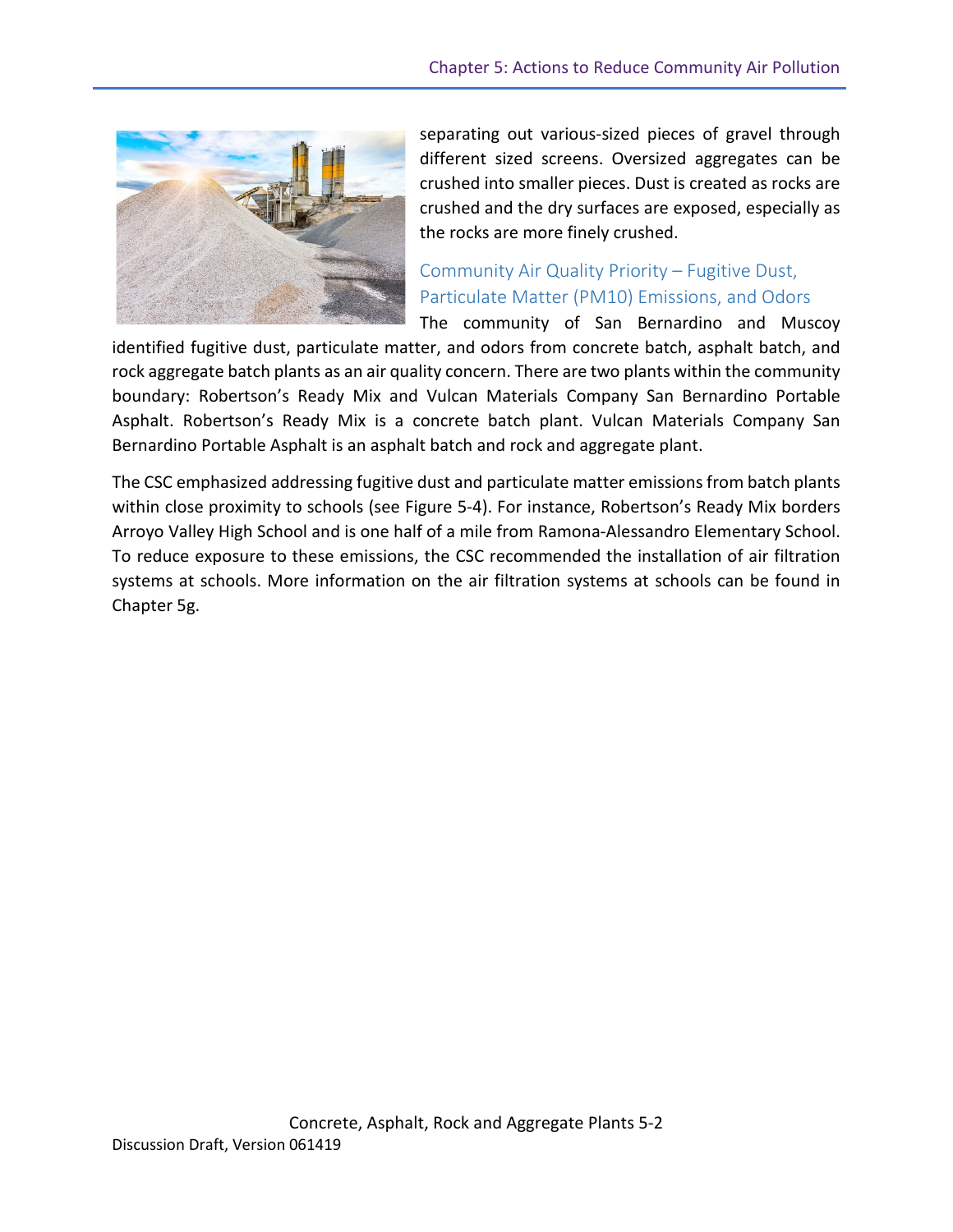

Figure 5-4: Map of Concrete Batch and Asphalt Batch and Rock and Aggregate Plants in the San Bernardino and Muscoy Community and Nearby Schools

### Ongoing Efforts

South Coast AQMD has rules to address fugitive dust and PM10 emissions from concrete batch, asphalt batch, and rock and aggregate plants.

Odor nuisances from asphalt batch plants can also be addressed through South Coast AQMD Rule 402 - Nuisance. South Coast AQMD inspectors investigate complaints and a public nuisance violation can be issued if an inspector confirms odors with a considerable number of persons or the public.

Rule 403 – Fugitive Dust reduces the amount of particulate matter in the air by requiring actions to prevent, reduce or mitigate fugitive dust emissions. Fugitive dust is any solid particulate matter that becomes airborne, but is not emitted from an exhaust stack. Fugitive dust can result from man-made activities, such as mining operations, agriculture, and construction activities. Some of the requirements to minimize fugitive dust emissions can include washing down vehicle undercarriages or tires, paving surfaces, or limiting the amount of track out.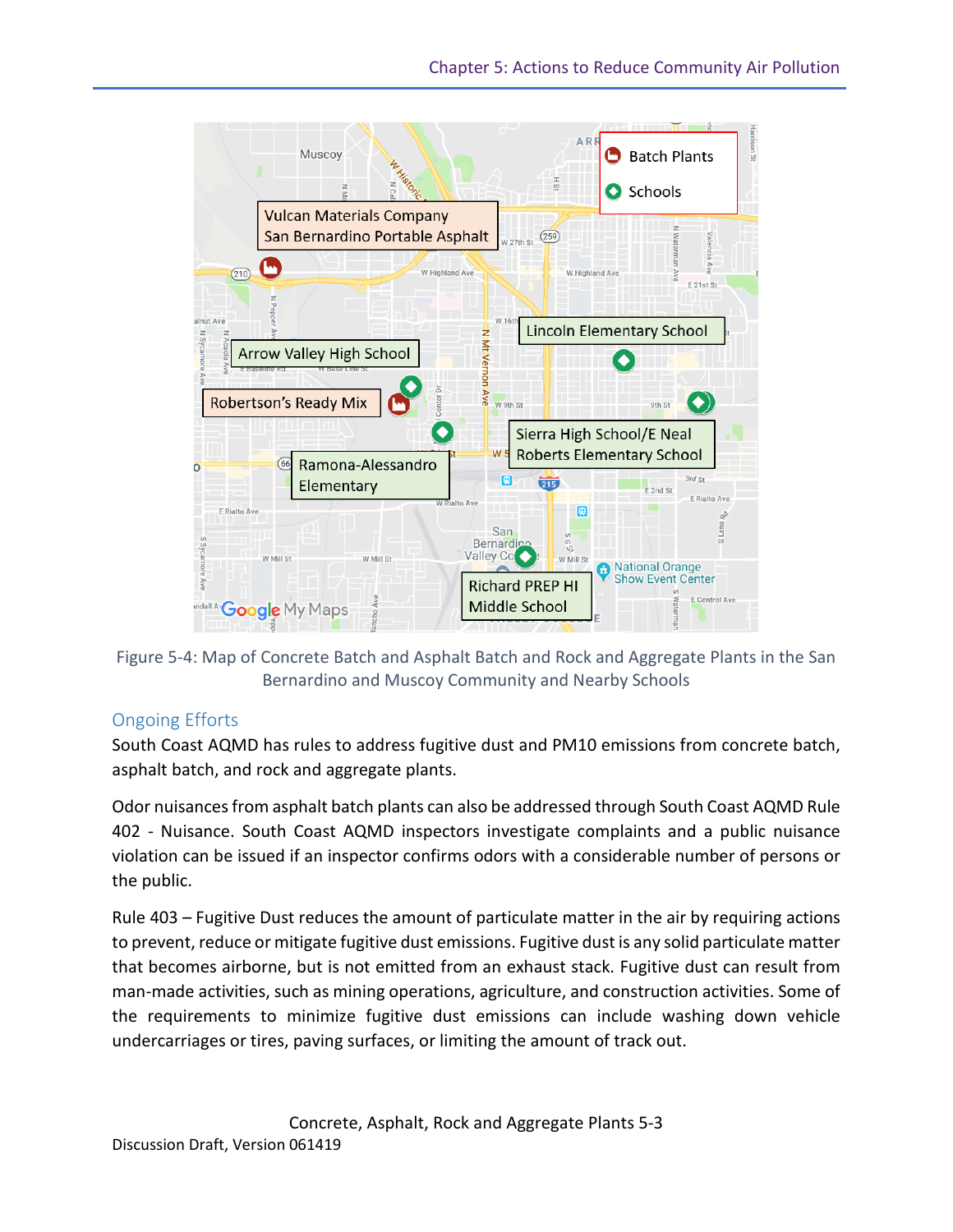Rule 1155 – Particulate Matter (PM) Control Devices, establishes requirements for air pollution control devices that reduce particulate matter (e.g., baghouses). This rule applies to operators of air pollution control devices venting processes that have direct particulate matter emissions, such as concrete batch plants, asphalt batch plants, and rock and aggregate plants. The requirements may include monitoring, recordkeeping, or operational standards to ensure an air pollution control device is working properly.

Rule 1157 - PM10 Emission Reductions from Aggregate and Related Operations, reduces PM10 emissions from all permanent and temporary aggregate and related operations by requiring these operations to comply with certain best practices outlined in the rule (e.g., using dust suppressants).

### Identifying Opportunities for Action

The CSC identified an action to reduce emissions from Concrete batch, asphalt batch, and rock and aggregate plants. Details about the action is described below.

### **Action 1: Reduce Fugitive Dust, Particulate Matter (PM10), and Odors from Cement Batch, Asphalt Batch, and Rock and Aggregate Plants**

### Course of Action:

| • Provide public outreach information for the community on Rules 402, 403, 1155, and   |
|----------------------------------------------------------------------------------------|
| 1157 requirements, which address odors, fugitive dust, and PM10 emissions from         |
| aggregate and related operations.                                                      |
| a Canduat focused air monitoring noor the concrete hetels occupalt hately and rook and |

- Conduct focused air monitoring near the concrete batch, asphalt batch, and rock and aggregate plants to check for elevated any potential levels of emissions
- If persistent elevated levels are detected at locations through air monitoring activities, conduct appropriate follow-up investigations (e.g., on site testing or other types of data review)

• Conduct inspections to verify compliance with Rules 402, 403, 1155, and 1157

### Strategies:

- Public Information and Outreach
- Air Monitoring
- Enforcement

### $Goal(s)$ :

- Hold public outreach events to explain the requirements of Rules 402, 403, 1155, and 1157 and the South Coast AQMD's complaint process
- Respond to fugitive dust and odor complaints from the community
- Provide the CSC quarterly or biannual updates on enforcement activities
- Conduct air monitoring near ### of these types of facilities in one year

### Estimated Timeline:

• Begin air monitoring activities by July 2019

Concrete, Asphalt, Rock and Aggregate Plants 5-4